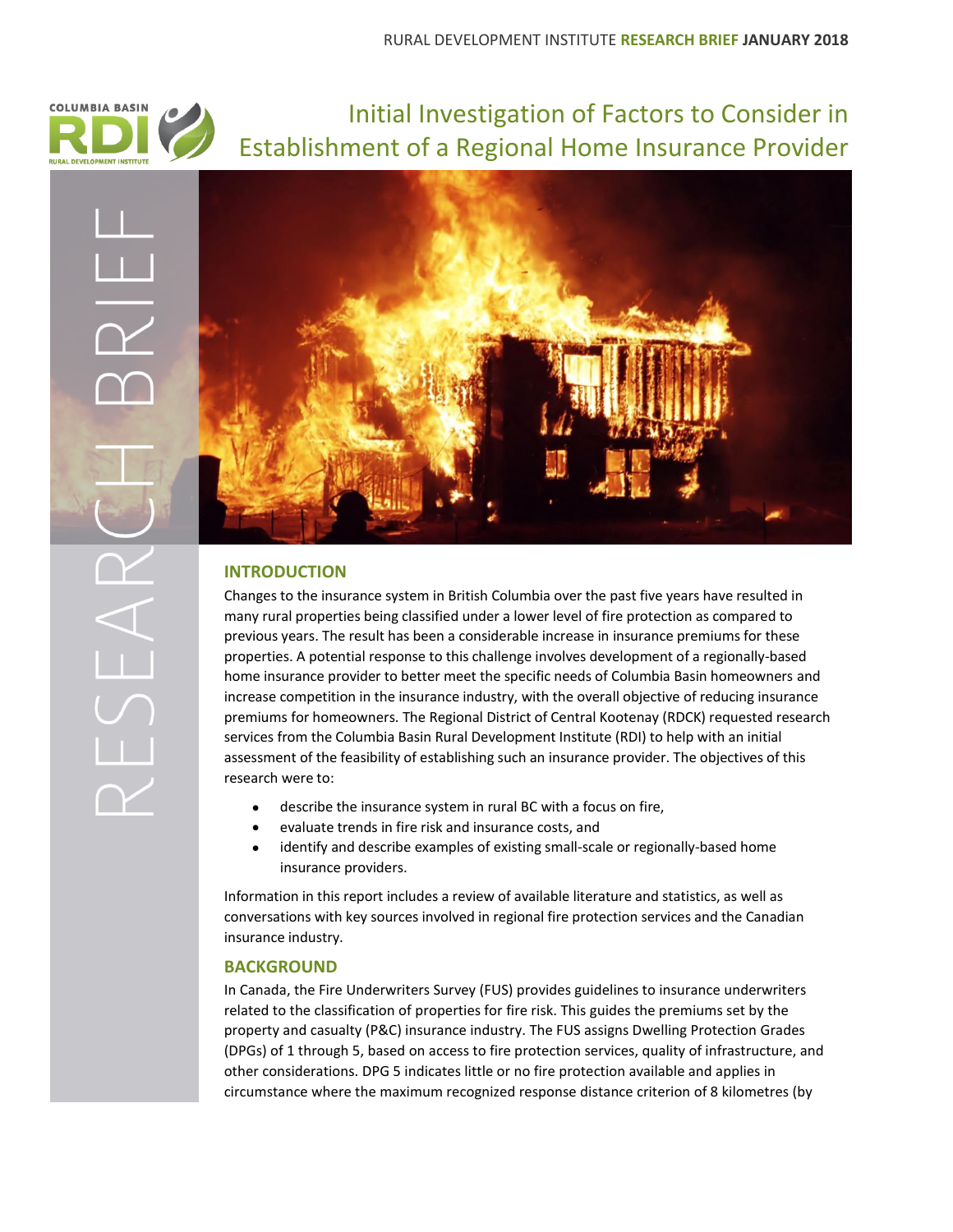continuous public road) is not met<sup>1</sup>. Stringent application of these guidelines to some RDCK communities has resulted, or may result, in a considerable increase in home insurance rates<sup>i</sup>. Conversations between the RDCK and FUS have revealed that FUS intends to implement additional policies that may further increase premiums for personal lines of insurance. These anticipated changes, combined with the overall loss of competition in the insurance market following a general trend toward amalgamation of insurance companies, indicates a potential role for a regionally-based insurance company that serves the interests of local residents and reflects the specific nature of the rural context.

## **FIRES IN CANADA & THE BASIN**

#### **Trends in home fire occurrence and related losses**

Table 1 describes fire incidents on physical structures, such as homes, sheds, dumpsters, and vehicles. Over the period 2010-2016, the Kootenay<sup>ii</sup> region recorded the lowest number of incidents across all regions in BC. See Appendix A for a breakdown of these statistics for each fire station in the Basin.

|                                                | <b>Number of</b><br><b>Incidents</b> | <b>Total Loss</b> | <b>Injuries</b> | <b>Fatalities</b> |
|------------------------------------------------|--------------------------------------|-------------------|-----------------|-------------------|
| <b>Region 4: Interior</b>                      | 5,706                                | \$268,835,936     | 78              | 33                |
| <b>Region 5: Northern</b>                      | 4,267                                | \$325,284,524     | 133             | 26                |
| <b>Region 3: Kootenay</b>                      | 1,221                                | \$85,347,316      | 50              | 4                 |
| <b>Region 2: Lower Mainland &amp;</b><br>Coast | 28,704                               | \$1,089,490,947   | 1,054           | 93                |
| <b>Region 1: Vancouver Island</b>              | 7,657                                | \$239,213,764     | 219             | 41                |
| <b>Provincial Totals</b>                       | 47,555                               | \$2,008,171,587   | 1,534           | 197               |

**Table 1: Fire incidents by region for period 2010/01/01 to 2016/12/31<sup>2</sup>**

More detailed data (including fire types, annual numbers, and communities) can be obtained from the BC Fire Commissioner's office and is recommended if this project moves to a feasibility study phase.

Since the mid-1990s in BC, there has been a downward trend in fire occurrences and an upward trend in fire losses (Figure  $1$ )<sup>3</sup>. According to fire personnel from the Regional District of East Kootenay, updated fire codes and building construction are driving the number of dwelling fires down but this is offset with newer homes burning faster due to materials used in finishing products (such as

 $\overline{a}$ 



## **Figure 1: Rates of fire incidence and related losses in BC, 1994-2016**

<sup>i</sup> DPG ratings for RDCK communities were not available to the RDI. A membership with FUS is required to access this information.

ii The boundaries of *Region 3: Kootenay* roughly follow those of the Columbia Basin, but Valemount and Revelstoke are omitted and the western boundary extends to Boundary country.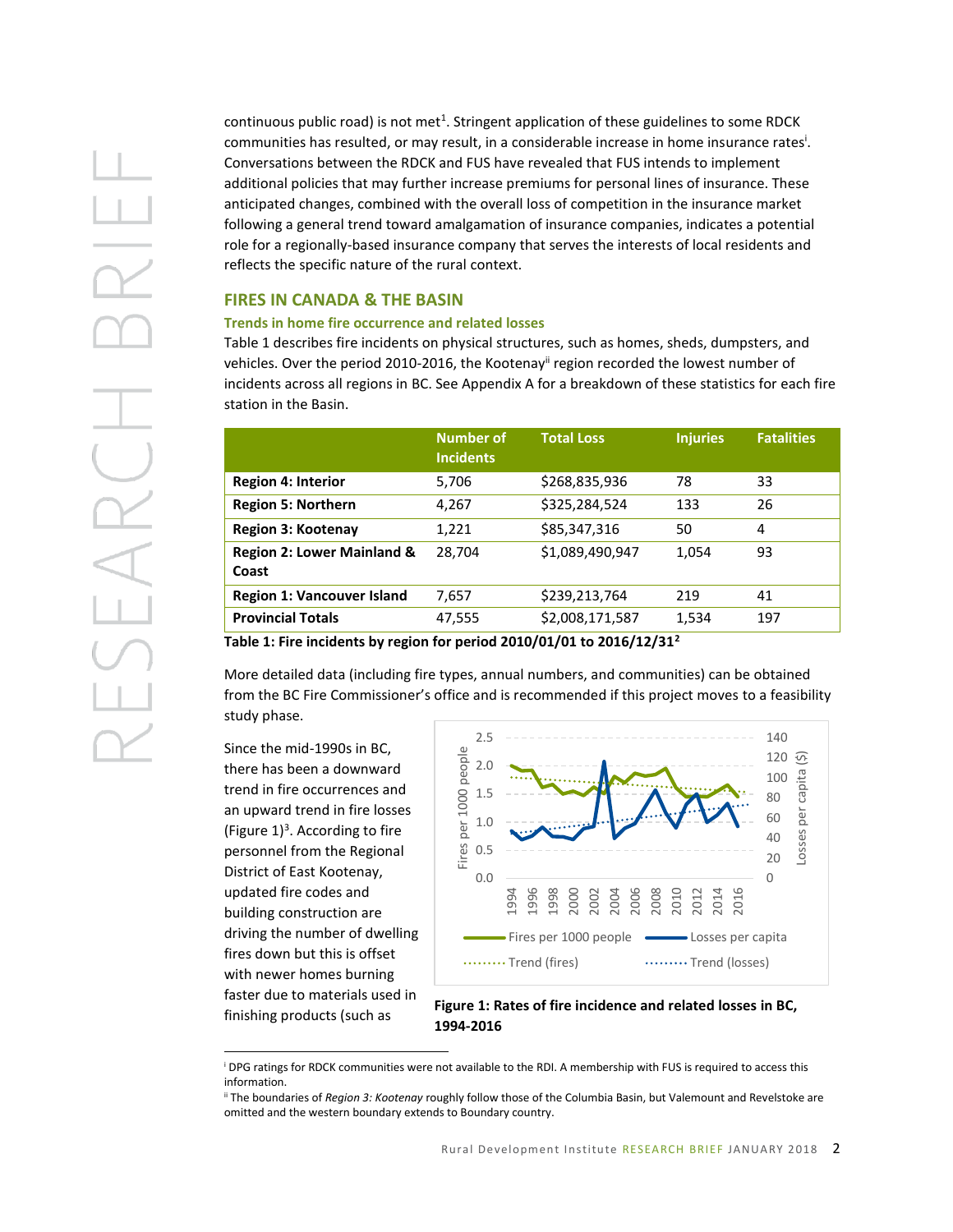furniture). This rapid burn increases intensity and contributes to larger fire losses. In rural areas – especially in the Columbia Basin – other prevalent factors contributing to fire loss include older and poorly maintained structures, wood heating appliances, and unpermitted renovations which result in sub-standard work<sup>4</sup>.

## **Trends in wildfire occurrence and related losses**

Forest fires are an important consideration in the evaluation of fire risk in rural BC communities. British Columbia is "home to the greatest variability in weather found in Canada"<sup>5</sup> and home to the third costliest fire in Canadian history: the 2003 Okanagan Mountain Park fire (Table 2). This was the first catastrophic event by wildfire in Canada<sup>6</sup> and the costliest loss in British Columbia history<sup>5</sup>. The 2016 Fort McMurray fire resulted in \$3.7 billion in losses and was the largest insured wildfire loss in world insurance history<sup>7</sup>. As of September 2017, estimates have the BC summer wildfire season causing over \$127 million in insured damages<sup>8</sup>.

| <b>Name</b>          | Year | <b>Cost</b>     |
|----------------------|------|-----------------|
| <b>Fort McMurray</b> | 2016 | \$3.7 billion   |
| <b>Slave Lake</b>    | 2011 | \$760.2 million |
| <b>Okanagan Park</b> | 2003 | \$226.7 million |
| <b>Williams Lake</b> | 2017 | \$100 million*  |
| <b>Elephant Hill</b> | 2017 | \$27 million*   |
| $*$ unconfirmed $*$  |      |                 |

**Table 2: Costliest fires in Canadian history by insured losses (current dollars)5,6,8,9**

With the largest warming trend in Canada and the US expected to be centred in the western US and extending north into south-western Canada, it is anticipated that there will be a 25% increase in wildfire activity by 2030<sup>5</sup>. In the Columbia Basin-Boundary region, 24 of 28 municipalities have experienced wildfires of at least 5 hectares coming within 2 kilometres of their boundaries since  $1919^{10}$ . Of the remaining 4 communities, Invermere and Radium Hot Springs have both had fires come within 5 kilometers of municipal boundaries and both Silverton and New Denver have been identified as having a high probability and high consequence potential of wildfire activity<sup>10</sup>.

# **OVERVIEW OF P&C INSURANCE INDUSTRY IN CANADA History**

The concept of insurance was developed as a result of fire incidents in England as far back as the 1600s. In Canada, the Insurance Company Act was passed in 1868 to regulate financial practices and the Canadian Fire Underwriters Association was created in 1883<sup>11</sup>. In Canada, it is mandated that all P&C companies provide fire protection in their base services (as opposed to optional catastrophes, such as flood or earthquake)<sup>12</sup>. Globally, Canada is considered to be an "ultracompetitive"<sup>13</sup> market in regards to insurance options. Across the country, many companies offer a variety of services that include agricultural protection, fishing (both equipment and life), automobile, and health.

Despite local concern, fire is not a top concern in the insurance industry<sup>5,14</sup> nor is it a priority for catastrophe planning. Of the Top 10 costliest disasters in Canadian history<sup>9</sup>, only two are due to fire: Fort McMurray (#1) at \$3.7 billion and Slave Lake (#5) at \$760.2 million. Catastrophic events are more commonly due to flooding, hail or major storms. Despite the industry's current focus on other forms of disaster, there is recognition that climate change will influence future claims with industry studies projecting more incidents of extreme heat, drought, and wildfire<sup>15</sup>.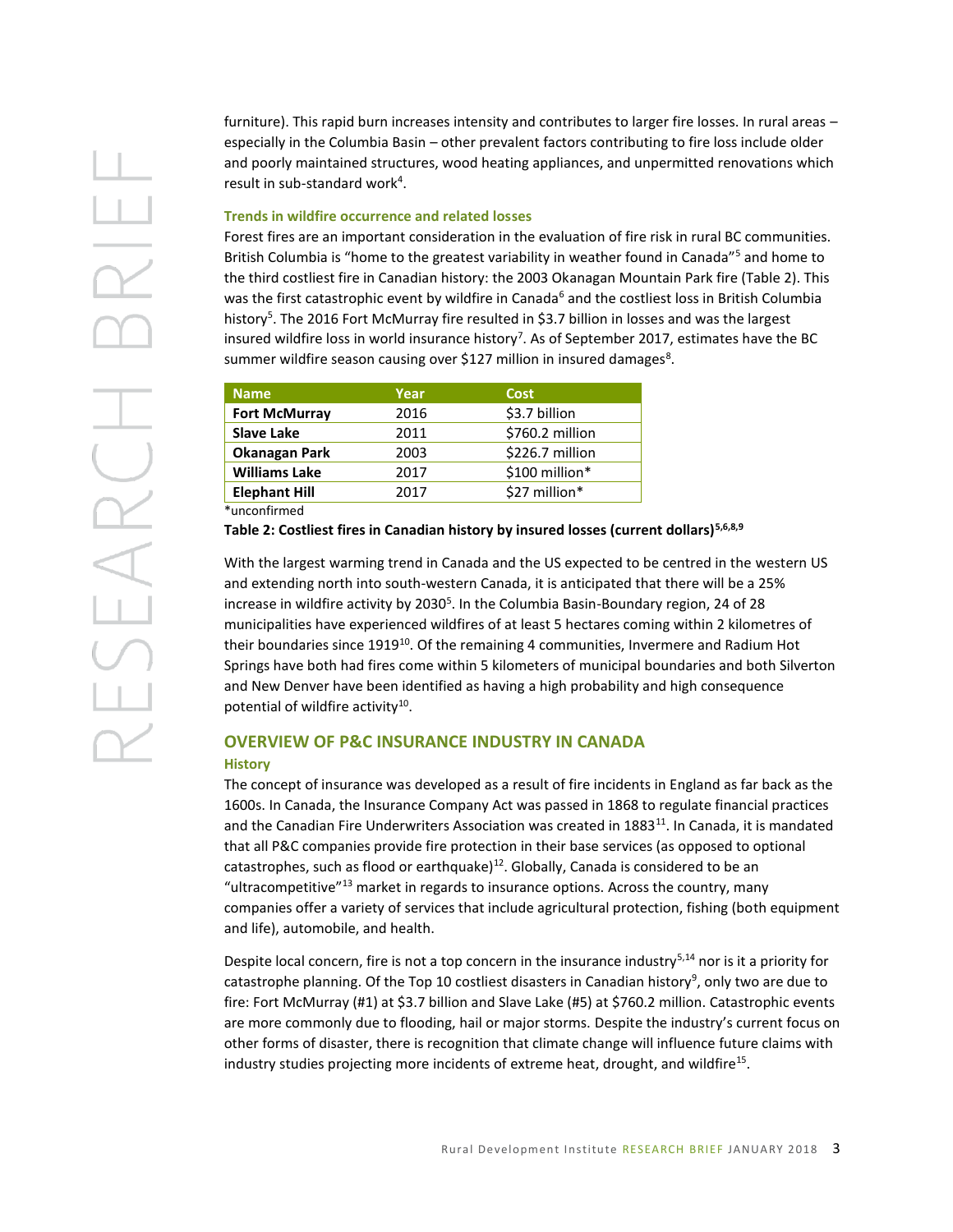## **Premiums and Claims**

Statistics Canada's annual Survey of Household Spending provides information on average household expenditures on home insurance. Rates in BC are generally slightly lower than those across Canada as a whole. However, rates in rural areas are higher than both the provincial and national average and have also increased at a higher rate over the past 5 years (Table 3).

| Geography          | 2012 | 2013 | 2014 | 2015 | 2016  | 2012-2016<br>Change (%) |
|--------------------|------|------|------|------|-------|-------------------------|
| Canada             | 589  | 625  | 671  | 685  | 707   | 20%                     |
| BС                 | 586  | 635  | 663  | 699  | 673   | 14.8%                   |
| <b>Rural Areas</b> | 828  | 851  | 863  | 921  | 1,003 | 21.13%                  |

**Table 3: Average homeowners' insurance premiums for owned living quarters (\$)16,17**

Rising insurance premiums reflect a concurrent rise in P&C claims (Figure 2). An upward trend in catastrophic losses (those with over \$25 million in associated claims) is partially responsible for the steep increase in claims since the mid-2000s.

However, despite having the worst year on record for catastrophic losses in 2016 of \$5.03 billion<sup>6</sup> , the P&C industry still recorded a "modest profit"<sup>7</sup>, reflecting the overall stability of the P&C industry. Looking forward, the industry is well positioned to respond to a disaster causing up to \$25 billion in claims (more than 6 times the total claim associated with the Fort McMurray fire), with only smaller, less secure companies falling to insolvency<sup>18</sup>.



**Figure 2: Net personal property claims incurred, all Canadian P&C insurers, 1993-20166**

#### **Governance and Regulation**

Table 4 provides a current overview of Canadian P&C insurance companies, including important considerations for the Basin context.

| <b>Type</b> | # of Companies                                                                      | <b>Considerations</b>                                                                                                                                                                                                             | <b>Population best</b><br>served |
|-------------|-------------------------------------------------------------------------------------|-----------------------------------------------------------------------------------------------------------------------------------------------------------------------------------------------------------------------------------|----------------------------------|
| Private     | 154<br>(Includes merged<br>and subsidiary<br>companies;<br>Canadian and<br>foreign) | Strong financial base reduces risk<br>$\bullet$<br>Lower operational costs (average<br>$\bullet$<br>20%)<br>Profit driven<br>$\bullet$<br>Large client base necessitates less<br>$\bullet$<br>flexibility in service and policies | Urban                            |
| Crown       | 3                                                                                   | n/a                                                                                                                                                                                                                               | Auto insurance                   |
| Mutual      | 85                                                                                  | 1 member = $1$ vote<br>$\bullet$<br>Higher knowledge of local<br>$\bullet$<br>conditions allows for more<br>balanced view of risk                                                                                                 | Rural                            |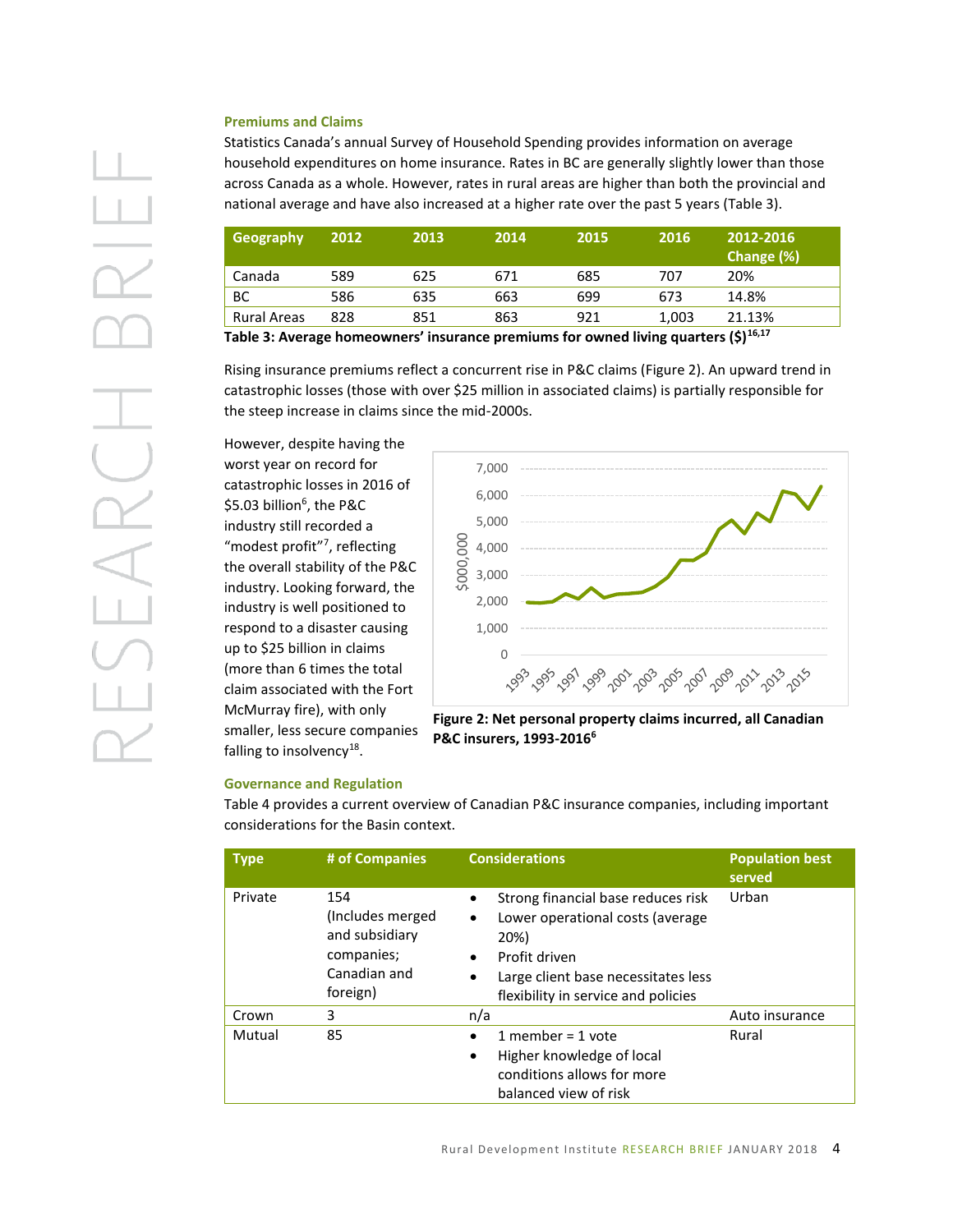|                 | $\bullet$<br>$\bullet$<br>$\bullet$ | Smaller client base results in<br>higher client care and service<br>Smaller financial base increases<br>risk<br>Higher operational costs (average<br>30%-40%) |                          |
|-----------------|-------------------------------------|---------------------------------------------------------------------------------------------------------------------------------------------------------------|--------------------------|
| Cooperative 2-3 | $\bullet$<br>$\bullet$              | Stronger financial base reduces<br>risk<br>2 <sup>nd</sup> tier co-op (voters are co-ops<br>as opposed to individuals)                                        | Either urban or<br>rural |
| - - - - - - -   |                                     |                                                                                                                                                               |                          |

**Table 4: Overview of insurance companies in Canada** 

The Federal Insurance Companies Act and provincial Insurance Acts create rigorous regulations to both enter and exit the market. The Property and Casualty Insurance Compensation Corporation exists as a means to protect policyholders in the (rare) case a corporation becomes insolvent. From 1996-2015, 161 insurers exited the market, predominantly through voluntary or merger processes. Only 6 companies have left involuntarily which is defined as the regulators losing confidence in the company's ability to pay future claims, based on a ratio of the cost of settling claims to the premiums charged<sup>19</sup>.

# **SMALL & REGIONAL INSURANCE MODELS**

The small or regional insurance companies that exist in Canada are mutual companies. Table 5 provides an overview of mutual insurance companies operating in a similar context to the Basin.

|                                                                          | <b>Age &amp; Region</b>                                                             | <b>Job Creation</b>                                         | Gross<br>premiums<br>written (2016) | <b>Other</b>                                                                                                                              |
|--------------------------------------------------------------------------|-------------------------------------------------------------------------------------|-------------------------------------------------------------|-------------------------------------|-------------------------------------------------------------------------------------------------------------------------------------------|
| <b>PEI Mutual</b><br>Insurance                                           | 1885<br>PEI                                                                         | 28 office<br>employees +<br>16 agents<br>across<br>province | \$23 million                        | See spotlight (below)                                                                                                                     |
| <b>Mutual Fire</b><br>Insurance<br>Company of<br><b>British Columbia</b> | 1902<br><b>Fraser Valley</b><br>with policies<br>available in BC,<br>AB, SK, MB, ON | 59<br>employees                                             | \$83 million                        | One of the largest<br>mutual companies in<br>Canada and one of few<br>that serve policyholders<br>outside of the<br>originating province. |
| Clare Mutual<br>Insurance                                                | 1937<br>Nova Scotia                                                                 | 14<br>employees                                             | \$3 million                         | 4,000 policies                                                                                                                            |
| Germania<br>Mutual<br>Insurance                                          | 1909<br>Langenburg, SK                                                              | 3 permanent<br>staff                                        | \$3.9 million                       |                                                                                                                                           |
| <b>Fundy Mutual</b><br>Insurance                                         | 1930s<br>Sussex, NB                                                                 | n/a                                                         | \$2 million                         | Amalgamating to reduce<br>operational costs with<br>Carleton Mutual in NB.                                                                |

**Table 5: Overview of select regional mutual insurance companies in Canada**

Most mutual insurance companies were formed under similar circumstances as those the RDCK is concerned about for constituent homeowners; namely, a lack of competitively priced premiums or an inability to access services. Mutual companies began in agricultural and farming regions and were spurred into development often after a neighbour's experience with hardship where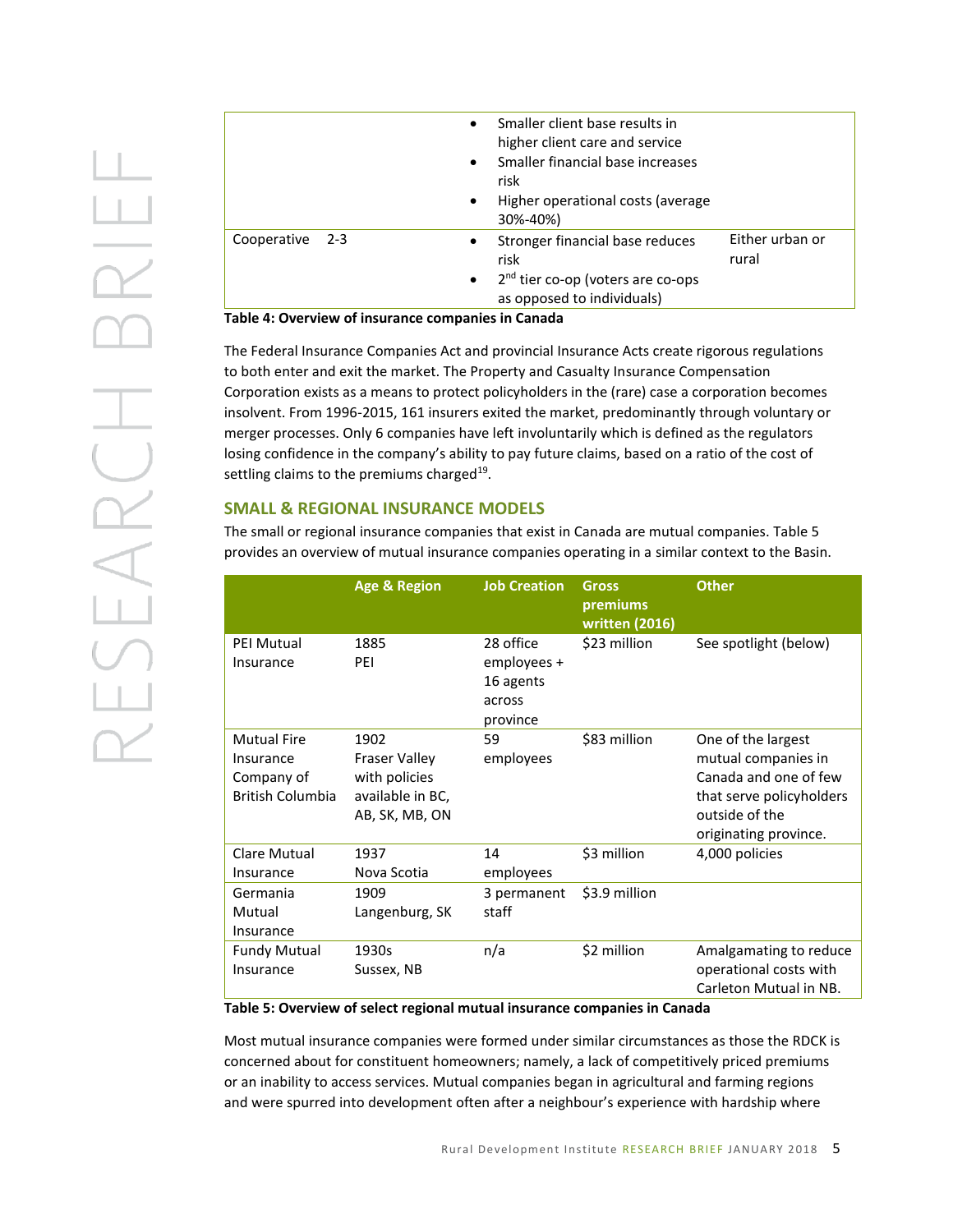the community came together to assist. The youngest mutual insurance company in Canada is over 90 years old<sup>20</sup>, which speaks to the difficulties in both starting up and maintaining a mutual. A representative of the Canadian Association for Mutual Insurance Companies stressed that the primary start-up hurdle for any insurance company, rather than considerations related to operations or premiums, is accessing adequate reserve capital (generally between \$3 and \$5 million) to begin offering services<sup>20</sup>. This reserve, which is heavily regulated, is accessed for claims and developed based on ratios of potential claims and catastrophic loss scenarios<sup>19</sup>.

## **Spotlight: PEI Mutual**

Serving an area with a total population of approximately 143,000, the PEI Mutual Insurance company may be a useful case study should the RDCK decide to further evaluate the feasibility of establishing a regional insurance provider. Frustrated by high premiums, Islanders established PEI Agricultural Mutual Fire Insurance in 1885. In 1899, non-farmers created a related company and in 1941, the two companies merged. PEI Mutual Insurance's portfolio includes policies for residential, tenant and seasonal clients, as well as farms, fishing boats and commercial properties. The company offers competitive rates and policy holders receive rebates which are applied to the next year's premiums. Average PEI home owners' insurance premiums in 2016 were \$462 compared to BC's \$673, a 47% difference.

A selection of indicators comparing PEI and the Kootenay Economic Region (which includes the Regional Districts of East Kootenay, Central Kootenay, and Kootenay Boundary) is provided in Table 6.

| <b>Indicator</b>                                 | <b>PEI</b> | <b>Kootenay Economic Region</b> |
|--------------------------------------------------|------------|---------------------------------|
| Total population $(2016)^{21}$                   | 142,907    | 151,403                         |
| Number of private dwellings (2016) <sup>21</sup> | 71.119     | 83.244                          |
| Median value of owned dwellings $(2016)^{21}$    | \$170,651  | \$300,194                       |
| Median household income $(2015)^{21}$            | \$61,163   | \$63,721                        |
| Value of building permits (\$M) (2016)           | \$219.222  | $$284.8^{23}$                   |

**Table 6: Demographic and economic indicators for PEI and the Kootenay Economic Region**

# **SUMMARY & RECOMMENDATIONS FOR ADDITIONAL RESEARCH**

Changes in the insurance landscape specific to fires and rural areas have raised concerns over the affordability of P&C insurance for homeowners in the RDCK. The option to access affordable home insurance is a critical rural development issue, especially given the increasing risk of fire for populations living in the wildland-urban interface. Small Canadian regions have looked to the mutual insurance model in the past to overcome challenges related to insurance affordability and access. Overall, the P&C insurance industry displays strong economic stability as evidenced by its capacity to respond to significant catastrophic disasters. However, there are important barriers to entry for the insurance market—foremost being a need to raise significant reserve capital prior to start-up.

Due to limitations in scope, the following areas of research have not been addressed in this report, but could be valuable should the RDCK decide to further evaluate the feasibility of establishing a regional insurance provider:

- A review of key legislation and regulatory bodies,
- A review of alternative funding models (e.g., relief/subsidy funding)
- A GIS analysis of properties potentially affected by a shift in application of FUS policies (to help with determination of market size)
- A detailed analysis of data from the BC Fire Commissioner.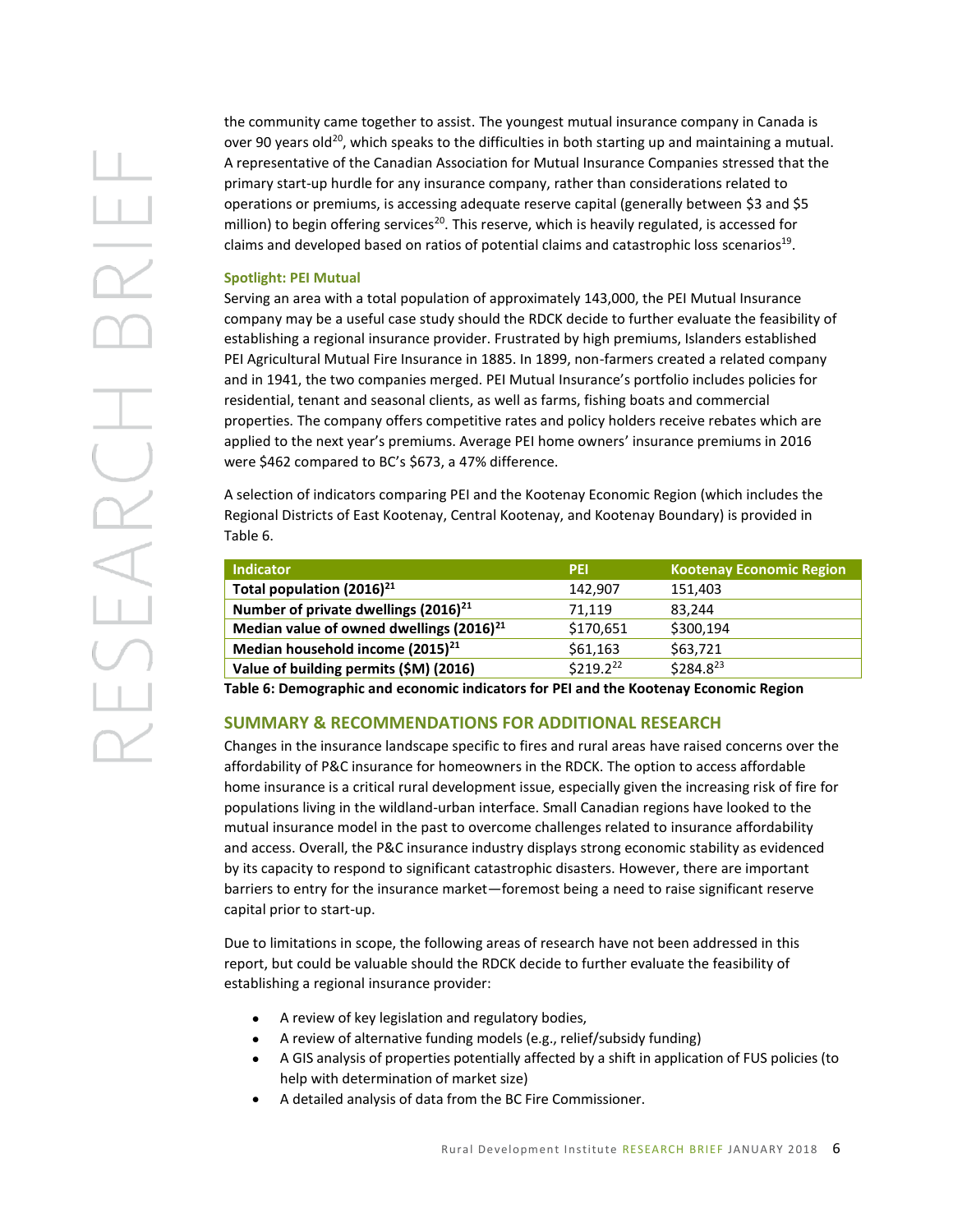# $\perp$  $\Box$  $\frac{1}{\sqrt{2}}$ PSEARCH

| <b>Station</b>                                               | <b>Incidents</b> | <b>Total Loss</b> | <b>Injuries</b> | <b>Fatalities</b> |
|--------------------------------------------------------------|------------------|-------------------|-----------------|-------------------|
| <b>BALFOUR/HARROP (NBH)</b>                                  | 1                | \$350,000         | 0               | 0                 |
| <b>BAYNES LAKE (NBY)</b>                                     | 5                | \$114,000         | 0               | 0                 |
| <b>BLEWETT (NLW)</b>                                         | $\mathbf{1}$     | \$0               | 0               | 0                 |
| <b>CANYON LISTER (NCN)</b>                                   | $\overline{2}$   | \$414,913         | 0               | 0                 |
| <b>CASTLEGAR (CCA)</b>                                       | 82               | \$3,666,703       | 6               | 0                 |
| <b>CRANBROOK (CCR)</b>                                       | 88               | \$4,733,683       | 0               | 0                 |
| <b>CRANBROOK (NCR)</b> (Non Municipal w/ Fire<br>Protection) | 16               | \$3,207,229       | 0               | 1                 |
| <b>CRESCENT VALLEY (NCJ)</b>                                 | $\overline{2}$   | \$243,555         | 0               | 0                 |
| <b>CRESTON (NCE)</b>                                         | 53               | \$867,324         | 3               | 1                 |
| <b>CRESTON (TCR)</b>                                         | 93               | \$1,433,663       | 1               | 0                 |
| <b>EDGEWATER (NED)</b>                                       | 5                | \$496,700         | 0               | 0                 |
| <b>ELKFORD (DEL)</b>                                         | 40               | \$3,355,916       | 0               | 0                 |
| <b>FAIRMONT HOT SPRINGS (NFH)</b>                            | 11               | \$2,751,315       | 0               | 0                 |
| <b>FAUQUIER (NFU)</b>                                        | $\mathbf{1}$     | \$1,360           | 0               | 0                 |
| <b>FERNIE (CFE)</b>                                          | 33               | \$4,739,981       | 7               | 0                 |
| FERNIE (NFE) (Non Municipal w/ Fire Protection)              | 4                | \$22,576          | 0               | 0                 |
| FIELD (NFI)                                                  | 3                | \$75,001          | 0               | 0                 |
| <b>FRUITVALE (VFR)</b>                                       | 10               | \$221,309         | 3               | 0                 |
| <b>GENELLE (NGE)</b>                                         | 5                | \$347,500         | 0               | 0                 |
| <b>GOLDEN (TGO)</b>                                          | 46               | \$4,507,595       | 1               | 0                 |
| <b>HOSMER (NHR)</b>                                          | 1                | \$35,000          | 0               | 0                 |
| <b>INVERMERE (VIN)</b>                                       | 24               | \$17,228,400      | 1               | 0                 |
| JAFFRAY (NJY)                                                | 19               | \$1,248,500       | 3               | 0                 |
| KASLO (NKS) (Non Municipal w/ Fire Protection)               | 1                | \$70,668          | 0               | 0                 |
| <b>KASLO (VKA)</b>                                           | 3                | \$318,496         | 1               | 0                 |
| KIMBERLEY (CKI)                                              | 41               | \$3,195,920       | 0               | 1                 |
| <b>KOOTENAY BOUNDARY (NKB)</b>                               | 26               | \$4,673,150       | 0               | 0                 |
| <b>MONTROSE (VMO)</b>                                        | 6                | \$255,000         | 1               | 0                 |
| <b>NAKUSP (VNA)</b>                                          | 32               | \$289,800         | U               | 0                 |
| <b>NAKUSP RURAL (NNK)</b>                                    | 15               | \$496,250         | 0               | 0                 |
| <b>NELSON (CNE)</b>                                          | 142              | \$2,908,398       | 4               | 0                 |
| <b>NELSON (NND)</b>                                          | 11               | \$307,498         | 0               | 0                 |
| <b>NEW DENVER (VND)</b>                                      | 1                | \$13,000          | 0               | 0                 |
| <b>NICHOLSON (NNI)</b>                                       | 16               | \$1,443,450       | 1               | 0                 |
| <b>OOTISHENIA (NOT)</b>                                      | 2                | \$6,300           | 0               | 0                 |
| <b>PANORAMA (NPN)</b>                                        | 3                | \$37,431          | 0               | 0                 |
| <b>PASSMORE (NPA)</b>                                        | 4                | \$57,053          | 0               | 0                 |
| RADIUM HOT SPRINGS (NRH) (Non                                | 11               | \$56,306          | 0               | 0                 |
| Municipal w/ Fire Protection)                                |                  |                   |                 |                   |
| <b>RADIUM HOT SPRINGS (VRS)</b>                              | 18               | \$866,551         | 0               | 0                 |

# **APPENDIX A: FIRE INCIDENTS BY COLUMBIA BASIN STATION, 2010-2016**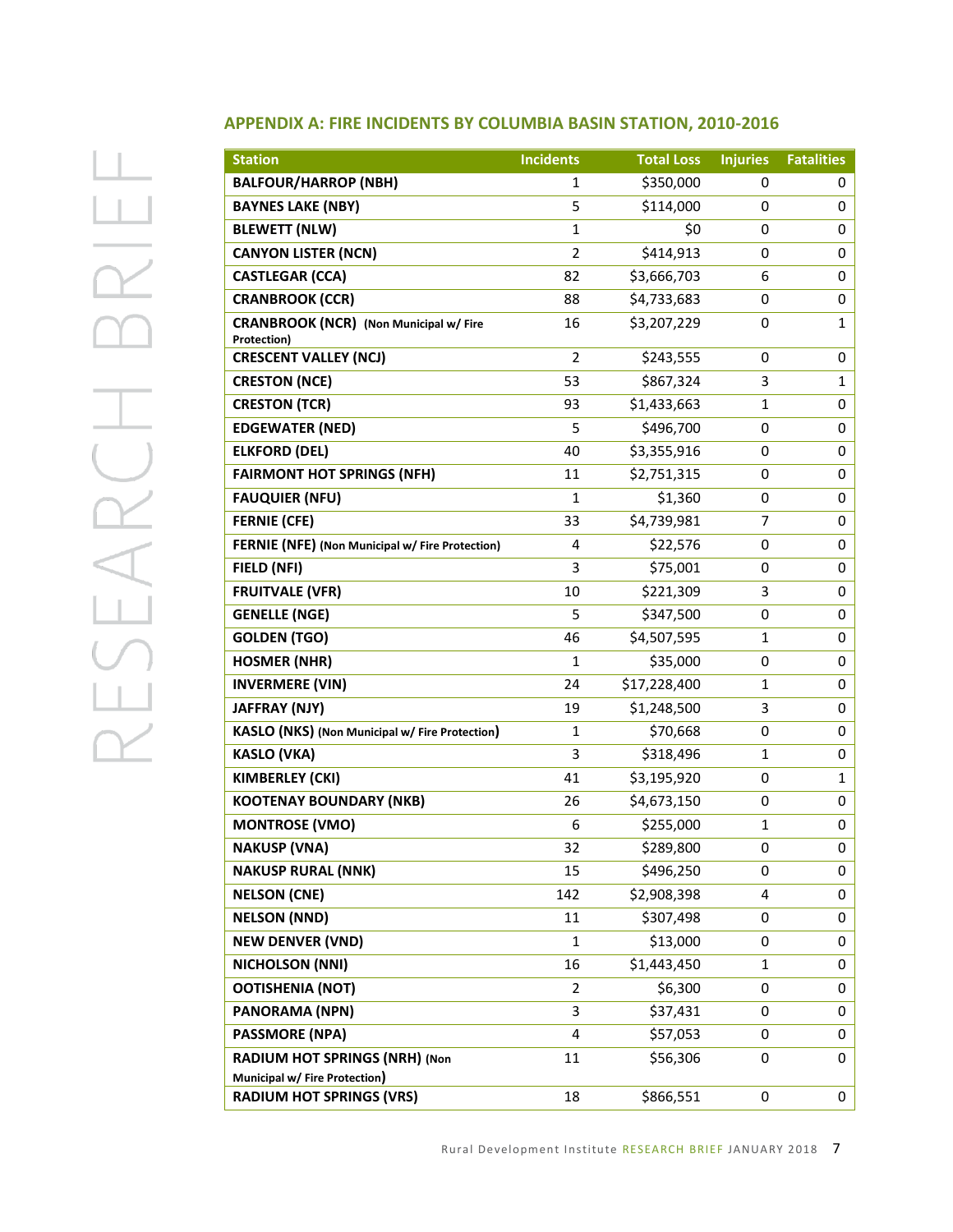| <b>ROSSLAND (CRO)</b>              | 21             | \$1,671,500     | 5     | 0   |
|------------------------------------|----------------|-----------------|-------|-----|
| SALMO (NAM) (Non Municipal w/ Fire | 5              | \$316,450       | 0     | 0   |
| Protection)                        |                |                 |       |     |
| <b>SALMO (VSA)</b>                 | $\overline{2}$ | \$28,684        | 0     | 0   |
| <b>SILVERTON (VSI)</b>             | 1              | \$12,483        | 0     | 0   |
| <b>SLOCAN (VSL)</b>                | $\overline{2}$ | \$13,200        | 0     | 0   |
| SPARWOOD (DSD)                     | 19             | \$402,013       | 0     | 0   |
| <b>TARRY'S (NTY)</b>               | 3              | \$115,000       | 0     | 0   |
| <b>TRAIL (CTR)</b>                 | 60             | \$4,457,600     | 3     | 0   |
| <b>WARFIELD (VWA)</b>              | 3              | \$248,200       | 0     | 0   |
| <b>WINDERMERE (NWI)</b>            | 16             | \$2,143,221     | 0     | 0   |
| YMIR (NYM)                         | 4              | \$200,000       | 0     | 0   |
| <b>VALEMOUNT (VVA)</b>             | 4              | \$11,557        | 0     | 0   |
|                                    |                |                 |       |     |
|                                    |                |                 |       |     |
| <b>PROVINCIAL TOTAL</b>            | 47,555         | \$2,008,171,587 | 1,534 | 197 |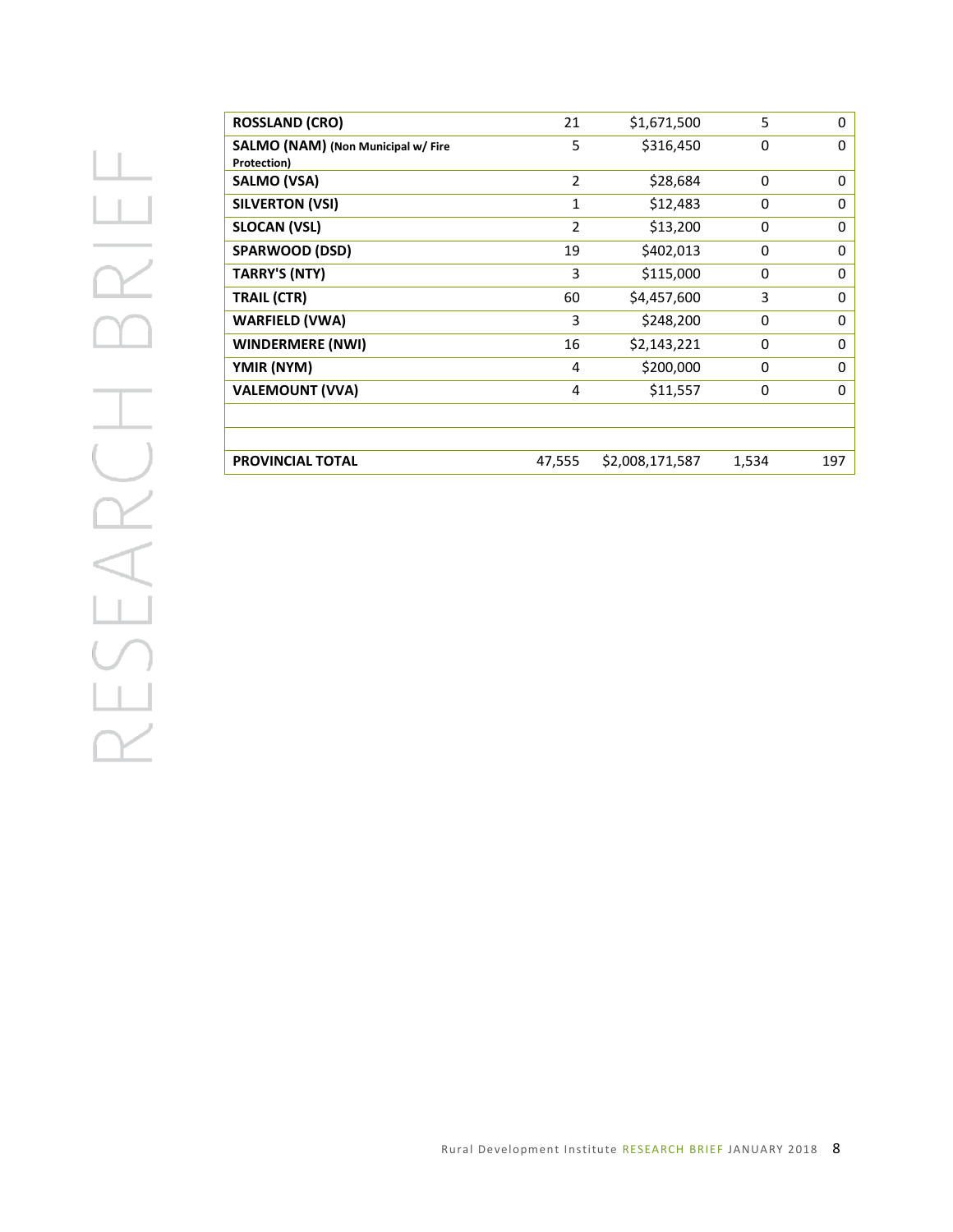## **REFERENCES & RESOURCES**

 $\overline{a}$ 

<sup>1</sup> Fire Underwriters Survey. Dwelling Protection Grade. (n.d.). Available at: <http://www.fireunderwriters.ca/dwelling-protection-grade.html>

<sup>2</sup> Office of the Fire Commissioner. Custom data. (2017).

<sup>3</sup> Office of the Fire Commissioner. Annual Reports. (2017). Available at: [https://www2.gov.bc.ca/gov/content/safety/emergency-preparedness-response-recovery/fire](https://www2.gov.bc.ca/gov/content/safety/emergency-preparedness-response-recovery/fire-safety/fire-reporting/annual-reports)[safety/fire-reporting/annual-reports](https://www2.gov.bc.ca/gov/content/safety/emergency-preparedness-response-recovery/fire-safety/fire-reporting/annual-reports)

<sup>4</sup> Boreen, D. Personal Communication. (2018). Regional District of East Kootenay. Elk Valley South Country Fire & Rescue Services.

<sup>5</sup> The Institute for Catastrophic Loss Reduction. Telling the Weather Story. (2012). Available at: [http://assets.ibc.ca/Documents/Studies/McBean\\_Report.pdf](http://assets.ibc.ca/Documents/Studies/McBean_Report.pdf)

6 Insurance Bureau of Canada. Facts of the Property and Casualty Insurance Industry in Canada*.*  (2017). Available at[: http://assets.ibc.ca/Documents/Facts%20Book/Facts\\_Book/2017/Fact-Book-](http://assets.ibc.ca/Documents/Facts%20Book/Facts_Book/2017/Fact-Book-2017.pdf)[2017.pdf](http://assets.ibc.ca/Documents/Facts%20Book/Facts_Book/2017/Fact-Book-2017.pdf)

<sup>7</sup> McGillivray, G. 2016 Statistical Issue: Waiting to Exhale*.* (2016). Available at: [http://www.canadianunderwriter.ca/wp-content/uploads/2016/07/CU-DE-20160730-Statistical-](http://www.canadianunderwriter.ca/wp-content/uploads/2016/07/CU-DE-20160730-Statistical-Issue.pdf)[Issue.pdf](http://www.canadianunderwriter.ca/wp-content/uploads/2016/07/CU-DE-20160730-Statistical-Issue.pdf)

8 Insurance Bureau of Canada. British Columbia wildfires cause more than \$127 million in insured damage. (2017). Available at[: http://www.ibc.ca/bc/resources/media-centre/media](http://www.ibc.ca/bc/resources/media-centre/media-releases/british-columbia-wildfires-cause-more-than-127-million-in-insured-damage)[releases/british-columbia-wildfires-cause-more-than-127-million-in-insured-damage](http://www.ibc.ca/bc/resources/media-centre/media-releases/british-columbia-wildfires-cause-more-than-127-million-in-insured-damage)

<sup>9</sup> Mertz, E. Top 10 most costly disasters in Canadian history for insurers*.* (2016). Available at: [https://globalnews.ca/news/2810070/top-10-most-costly-disasters-in-canadian-history-for](https://globalnews.ca/news/2810070/top-10-most-costly-disasters-in-canadian-history-for-insurers/)[insurers/](https://globalnews.ca/news/2810070/top-10-most-costly-disasters-in-canadian-history-for-insurers/) (Accessed: 13 December 2017)

<sup>10</sup> MacDonald, T. State of the Basin 2016: Full Report. (2016). Available at: [http://www.cbrdi.ca/wp-content/uploads/SOTB\\_FullReport\\_Final\\_18Oct2017.pdf.](http://www.cbrdi.ca/wp-content/uploads/SOTB_FullReport_Final_18Oct2017.pdf)

 $11$  Currie, M.R. Fire insurance grading in Canada: A brief history of fire insurance and fire insurance grades. (n.d.). Available at[: http://www.fireunderwriters.ca/docs/articles/FFIC-2010-Feb-](http://www.fireunderwriters.ca/docs/articles/FFIC-2010-Feb-Making.The.Grade.pdf)[Making.The.Grade.pdf](http://www.fireunderwriters.ca/docs/articles/FFIC-2010-Feb-Making.The.Grade.pdf)

<sup>12</sup> McGillivary, G. Personal communication (2017). The Institute for Catastrophic Loss Reduction.

<sup>13</sup> McGillivary, G. Surviving the coming storm: Insurers using mitigation, adaptation tools to deal with climate change*.* (2016). Available at:

[https://www.iclr.org/images/Coming\\_storm\\_Lawyers\\_Weekly\\_June\\_2016.pdf](https://www.iclr.org/images/Coming_storm_Lawyers_Weekly_June_2016.pdf) (Accessed 13 December 2017)

<sup>14</sup> Baker, M. Natural Hazards and the Canadian Insurance Industry*.* (2002). Available at: [https://www.iclr.org/images/Natural\\_Hazards\\_and\\_the\\_Canadian\\_Insurance\\_Industry.pdf](https://www.iclr.org/images/Natural_Hazards_and_the_Canadian_Insurance_Industry.pdf)

 $15$  Insurance Bureau of Canada. New study estimates future costs of climate change  $-$  Study builds case for infrastructure investment*.* (2015). Available at: [http://www.ibc.ca/nb/resources/media](http://www.ibc.ca/nb/resources/media-centre/media-releases/new-study-estimates-future-costs-of-climate-change)[centre/media-releases/new-study-estimates-future-costs-of-climate-change](http://www.ibc.ca/nb/resources/media-centre/media-releases/new-study-estimates-future-costs-of-climate-change) (Accessed: 13 December 2017).